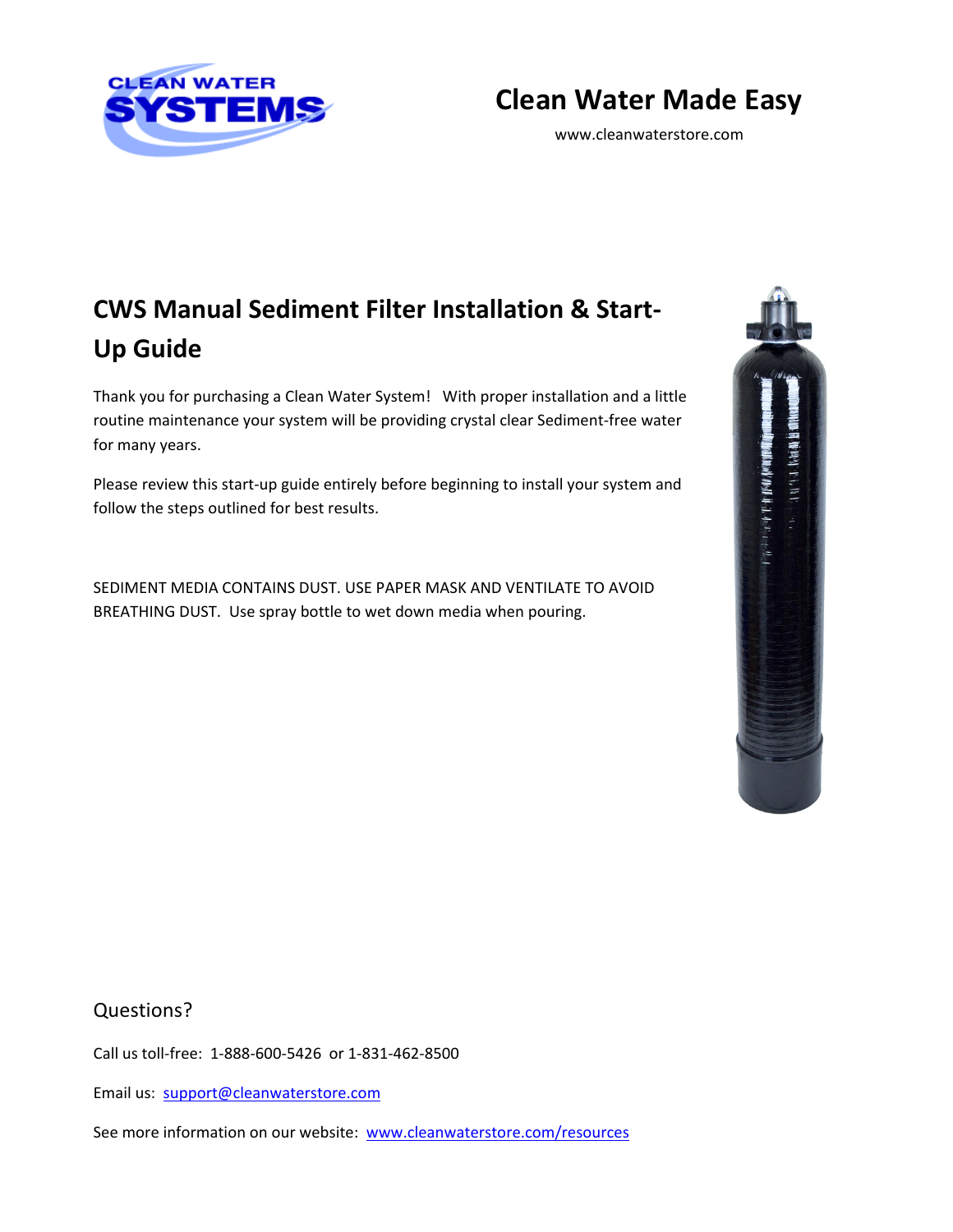

## **Clean Water Made Easy**

www.cleanwaterstore.com

## **Table of Contents**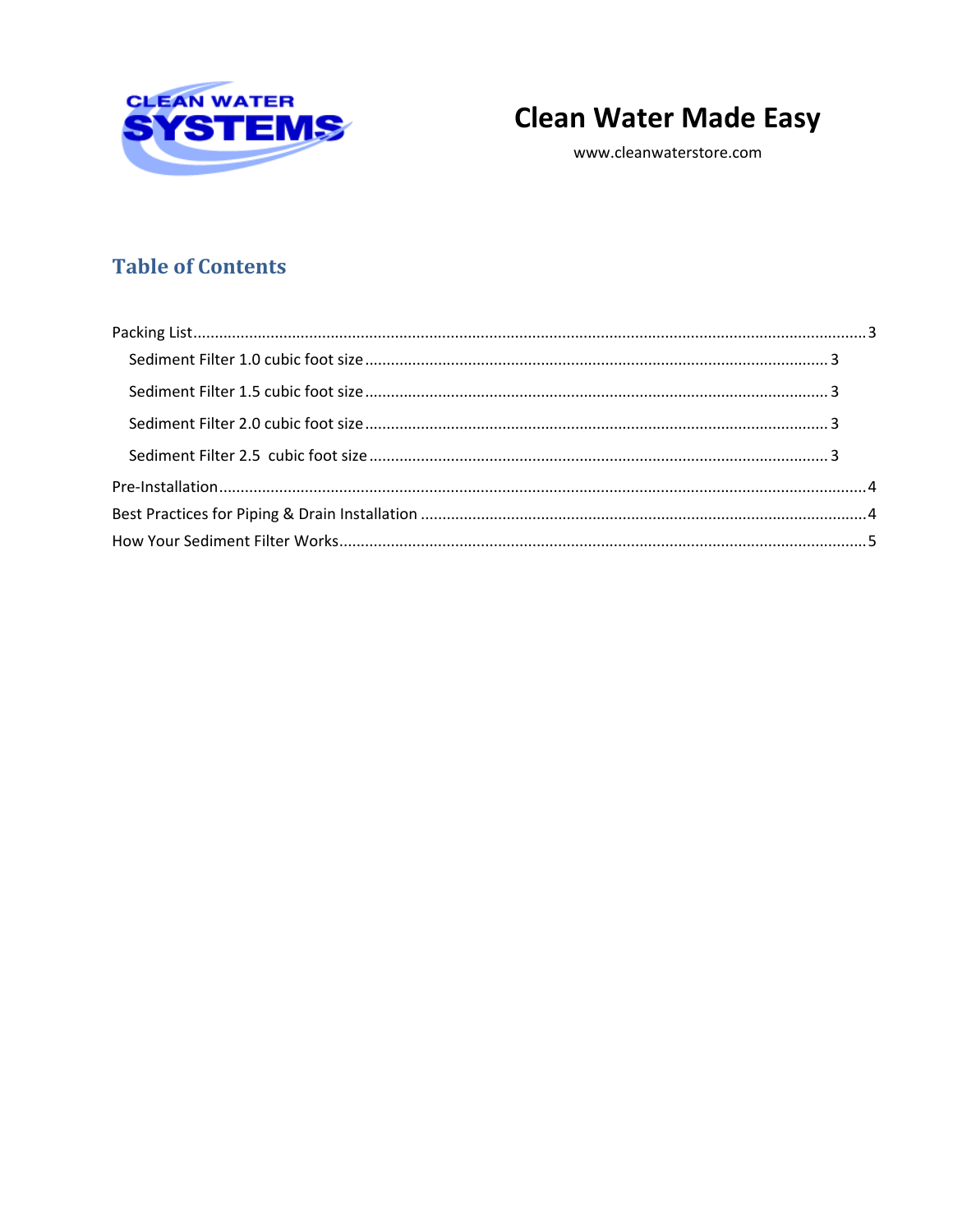## *Manual Backwash Sediment Filter Installation & Startup Guide*

### <span id="page-2-0"></span>**Packing List**

#### <span id="page-2-1"></span>**Sediment Filter 1.0 cubic foot size**

Quantity 1 CWS F56 Backwash Control Valve with top screen Quantity 1 10" x 44" filter tank with distributor tube media funnel for adding the Sediment media 12 lbs. filter gravel 1 cubic foot of Sediment media

#### <span id="page-2-2"></span>**Sediment Filter 1.5 cubic foot size**

Quantity 1 CWS F56 Backwash Control Valve with top screen Quantity 1 10" x 54" filter tank with distributor tube Media funnel for adding the Sediment media 16 lbs. filter gravel 1.5 cubic foot of Sediment media

#### **Sediment Filter 2.0 cubic foot size**

Quantity 1 CWS F56 Backwash Control Valve with top screen Quantity 1 12" x 52" filter tank with distributor tube Media funnel for adding the Sediment media 20 lbs. filter gravel 2.0 cubic foot of Sediment media

#### <span id="page-2-3"></span>**Sediment Filter 2.5 cubic foot size**

Quantity 1 CWS F56 Backwash Control Valve with top screen Quantity 1 13" x 54" filter tank with distributor tube Media funnel for adding the Sediment media 35 lbs. filter gravel 2.5 cubic foot of Sediment media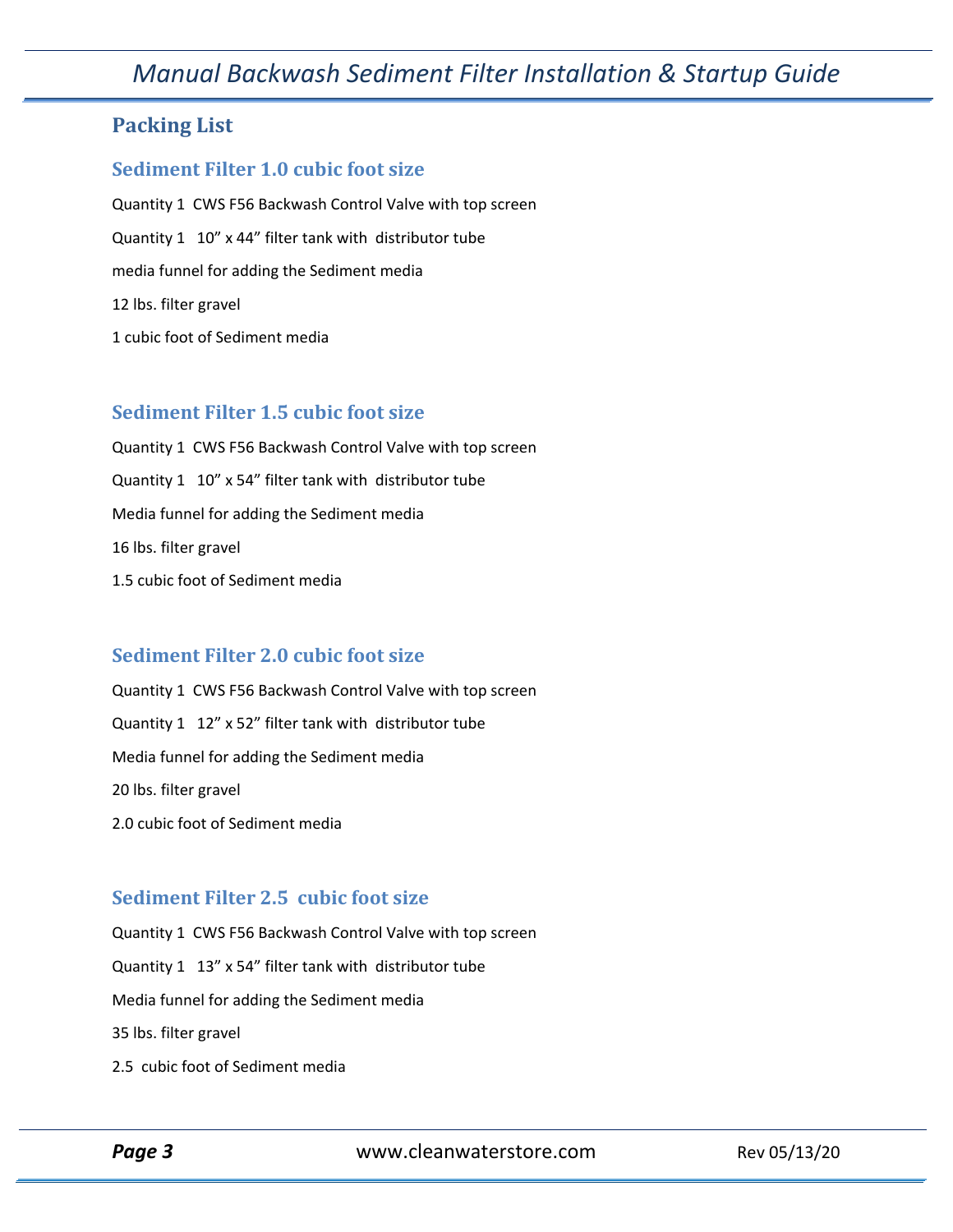## <span id="page-3-0"></span>**Pre-Installation**

- 1. Review your packing list and make sure you have received all the parts before beginning installation.
- 2. If you are going to be turning off the water to the house and you have an electric water heater, shut off the power to the water heater before beginning installation in case the water heater is accidentially drained.
- 3. Pick a suitable location for your filter system on a dry, level spot where it won't be exposed to freezing temperatures. A minimum of 20 PSI is required. Maximum pressure is 90 PSI.
- 4. Get all of your plumbing parts together before beginning installation. Installation typically takes 3 to 5 hours. After installation the Sediment Filter must be manually backwashed 2-3 times, to remove media fines that would otherwise enter the house piping. After the system is installed and running, your water may be discolored, or full of sediment or rust, particularly if this is older or corroded piping. This typically clears up over a day or two.

## <span id="page-3-1"></span>**Best Practices for Piping & Drain Installation**

- 1. If you are on a Well, the Sediment Filter filter is installed after the pressure tank.
- 2. Make sure to follow to connect the IN pipe to the CWS F56 inlet and the OUT pipe to the outlet.
- 3. Make sure there is a working gate or ball valve before and after the CWS F56 Carbon Filter filter. Install a hose bib (a faucet that you can attach a garden hose to) after the carbon filter. This makes it easy to rinse your new Sediment Filter filter on start-up and gives you a place to test the water before it enters your household plumbing.
- 4. If you will be using copper piping, do not sweat the copper pipe directly on to the CWS F56 control valve. Avoid heating up the CWS F56 control valve plastic with the torch.
- 5. Install your new system with stainless steel flex lines OR use pipe unions, so you can easily remove the manual backwash control valve later, to replace the carbon filter media.
- 6. The drain line tubing (not supplied) is connected to a drain from the drain outlet using flexible  $\frac{1}{2}$ " ID tubing. Note that the drain can run up above the CWS F56 control and into a drain, it does not have to drain down, as the filter backwashes under line pressure from your well pump. Most plumbing codes require an air-gap connection, so that if your sewer or septic tank backs up, it cannot cross connect with the drain tubing.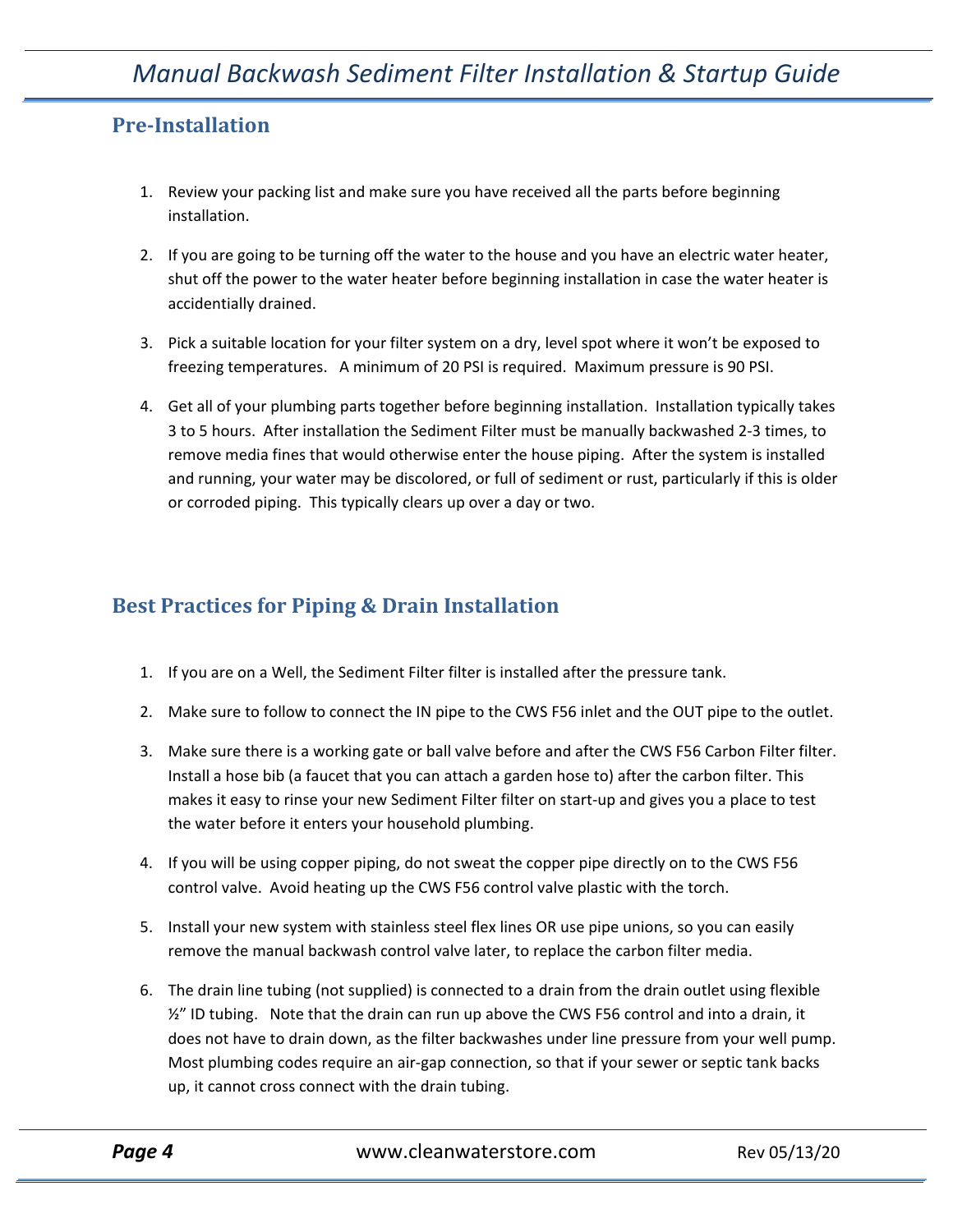## <span id="page-4-0"></span>**How Your Sediment Filter Works**

See Fig 1. In your Sediment Filter water enters the top of the tank (red arrows) and flows down through the media and up the distributor tube (blue arrows).

The downflow type Sediment Filter removes sediment and can be backwashed, which cleans and reclassifies the Sediment, preventing channeling.

During backwash, the water flow is reversed and water flows down the distributor tube and up through the media, lifting and expanding the Sediment media. During the backwash the Sediment is cleaned by the action of the water flowing through it.

### **Fig 1 - Sediment Filter Filter Tank Media Cutaway**



**Page 5** WWW.cleanwaterstore.com Rev 05/13/20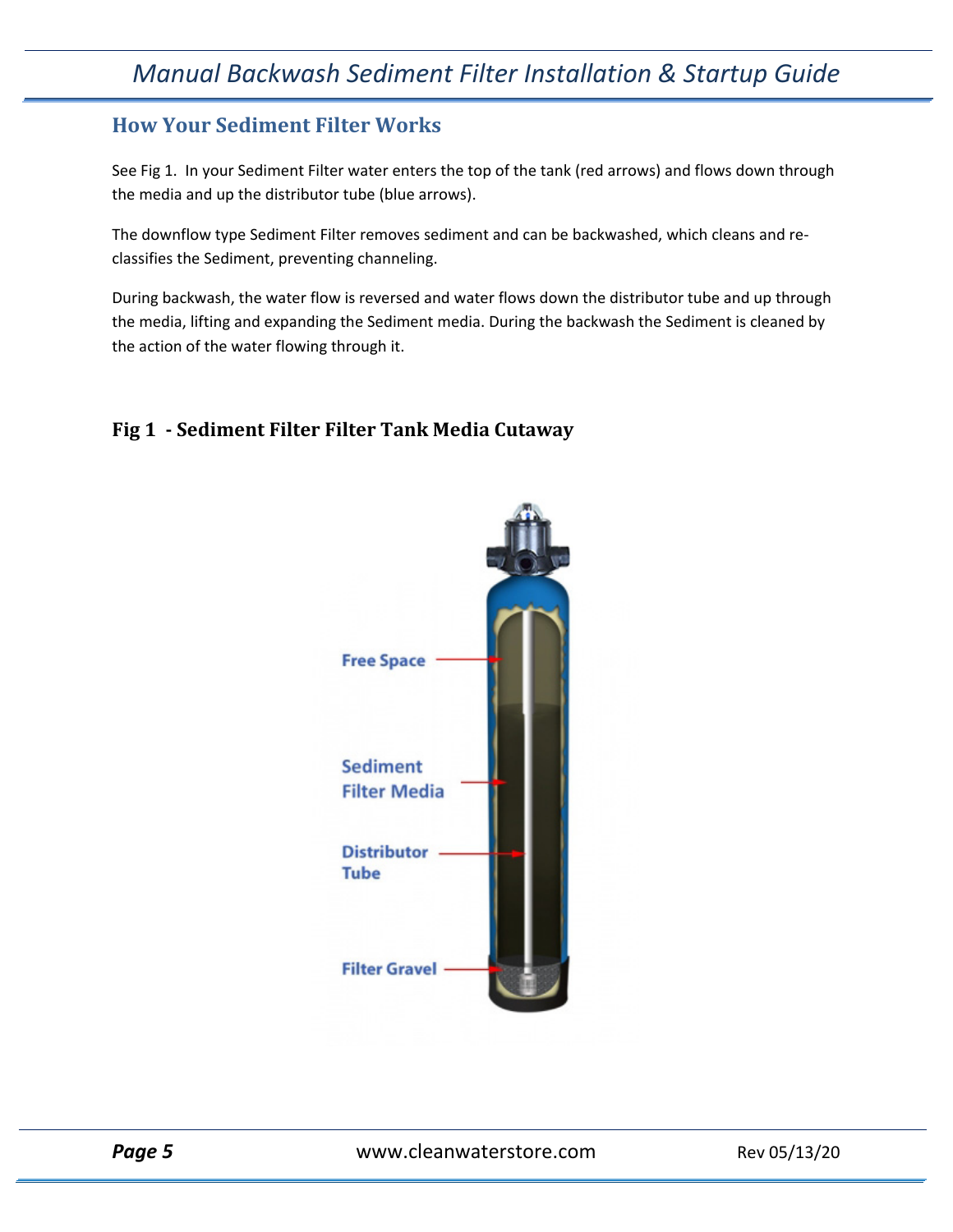#### **Assembly and Installation Instructions**

1. Wrap the top of distributor tube with black electrical tape or blue painter's masking tape so that no gravel or Sediment media will go down the distributor tube when adding the media. Also, leaving a folded tab of tape that you will be able to grab onto to gently pull off the tape after filling the tank. When you are ready to screw the valve head on, apply silicone lubricant to the outside of the distribution tube, and the O-ring on the control valve where the tube goes in.



- 2. Add the filter gravel that came with your order. You want the gravel to cover the bottom distributor screen before adding the Sediment media.
- 3. Next add Sediment media. The tank will be about 2/3rds full of media. Do not overfill past the two-thirds mark, or the system will not backwash properly.
- 4. Remove tape from top of distributor tube. Be careful not to pull up distributor tube when removing tape.
- 5. At this point, fill tank completely with water. This will allow the Sediment Filter media to settle and reduce the need of purging the air out of the tank later.
- 6. Attach plastic top screen to the under-side of the CWS F56 control valve. It is a funnel-shaped plastic screen that snaps on to the control valve and prevents media from being backwashed out to drain during the regeneration cycles.



**Page 6** Www.cleanwaterstore.com Rev 05/13/20